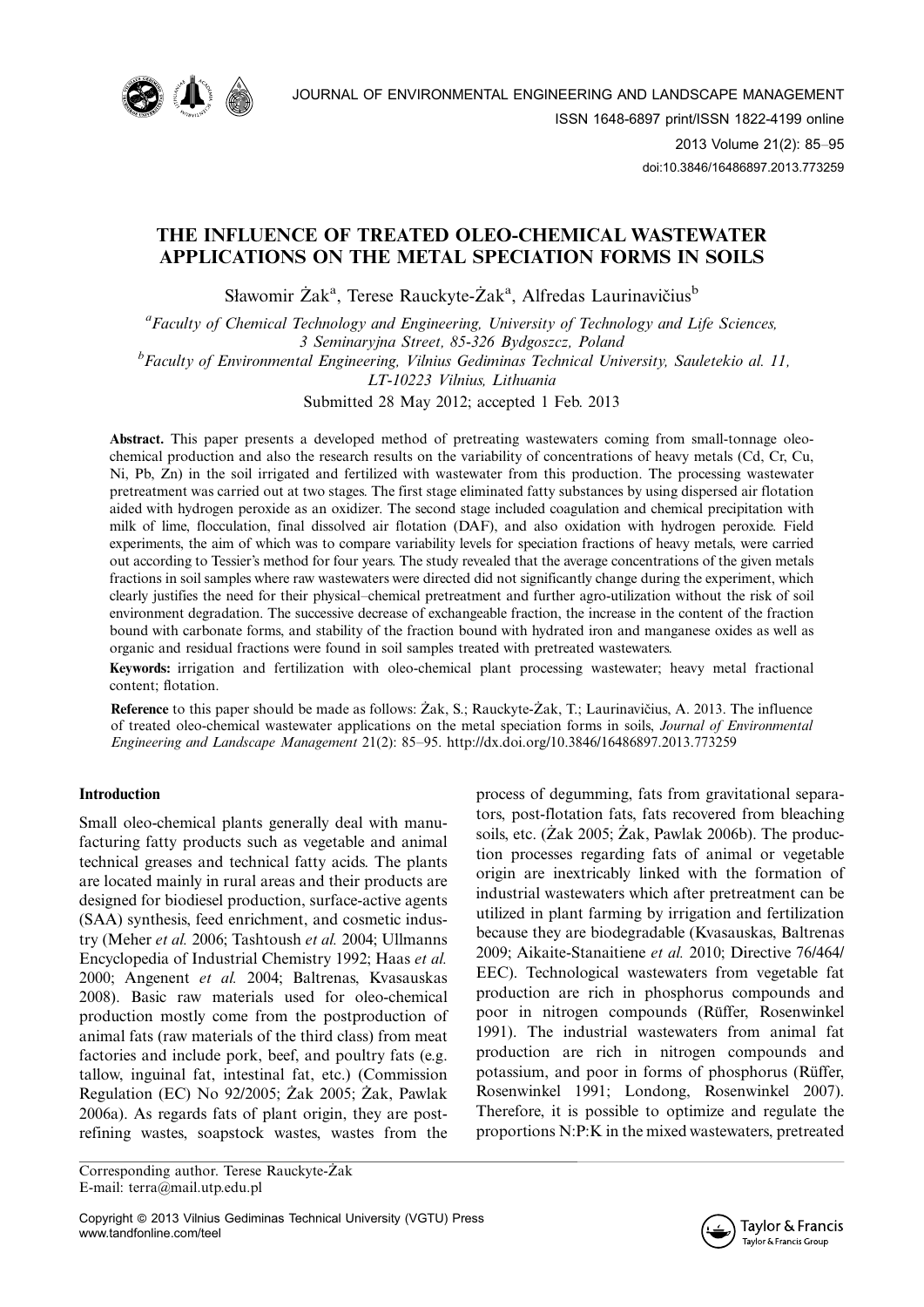or directed for watering and fertilization of soils. Due to the significant contents of fats, suspensions and colloids generally found in form of stable dispersions, it is necessary to use physical–chemical pretreatment (Aktas et al. 2001). A basic way of pretreating wastewaters from such production is their chemical treatment by using flocculation-aided coagulation and flotation (Rüffer, Rosenwinkel 1991; Londong, Rosenwinkel 2007; Ng et al. 1988; Mittal 2006; Żak, Zabłocki 2005; Rubio *et al.* 2002; Zak 2008b). One of the main parameters limiting the agro-utilization of the tested wastewaters is the content of heavy metals in soils where wastewaters are found (Directive 76/464/EEC). The concentration level of wastewaters, including their volume, dosages, and loads of pollutants (Directive 76/464/EEC; Lepp 1981; Ociepa et al. 2008), affects a given type of soil and limits their use in agriculture. A total volume of the post-pretreated substances contains mainly dissolved and colloidal proteins and polyoses which, after being introduced into the soil, undergo complex chemical and biochemical processes (Lepp 1981; Rattan et al. 2005). In literature, one can find various aspects of the agricultural use of wastewater from animal and plant fat production (Russell et al. 1993), but there is no discussion on issues concerning speciation variability of metals during multiyear agroutilization. These aspects seem to be crucial, considering the mobility of individual metal ions and transport of some of their forms in a plant system during vegetation (Vaišis, Šuksta 2010). The problem may become important as regards cultivation technology and practical usability of plants cultivated on such irrigated arable grounds (Lepp 1981). The investigated production of technical fats of vegetable and animal origin was carried out by a small oleo-chemical factory in the countryside and the research results presented here are the continuation of the previous study  $(Zak,$ Rauckyte 2008b).

The aim of the present study was to compare the level of the content and the changeability of heavy metals (Cd, Cr, Cu, Ni, Pb, Zn) in the surface layer of soil  $(0.0-20.0 \text{ cm})$  during the four-year agro-utilization of the defatted raw and physico-chemically pretreated mixed wastewaters from oleo-chemical production.

## 1. Experimental part

## 1.1. Field plot trial

The soil samples taken from the experiment plots were classified as light soil (with its grain-size distribution at the plough-humic horizon  $-$  loamy sand). The investigated soils came from boulder clays and had a sequence of genetic horizons appropriate for Cambisols, the soil profile: Ap-Bw-Ck (IUSS WRB 2006). Before the experiment started, the pH of soil was acidic, pH in 1 M KCl 3.7  $\pm$  0.2 and the active acidity (in distilled  $H_2O$ ), measured potentiometrically was pH 6.7  $\pm$  0.2. The average content of humus in depositional levels was  $13.206$  g $kg^{-1}$ , organic carbon amounted 7.66  $g \text{·kg}^{-1}$ , and the total content of: nitrogen 0.70  $g \text{ kg}^{-1}$ , phosphorus (expressed as  $P_2O_5$ ) 52 mg kg<sup>-1</sup>, potassium (as K<sub>2</sub>O) 27 mg kg<sup>-1</sup>, and magnesium  $14 \text{ mg} \text{ kg}^{-1}$ .

The doses directed to experimental plots were limited by the total nitrogen concentration in all wastewater batches, not exceeding the limit account of 170 kgN/ha  $\times$  year. The following plants were sown on the experimental plots every year: oat, rape, triticale, and mustard, which were introduced into soil in the form of total mass of green manure.

Soil samples (the so-called light soils) from two experimental plots (50.0 ares each), irrigated and fertilized with defatted mixed raw and pretreated wastewaters at autumn every year, were taken from a surface soil layer at  $0.0-20.0$  cm. Defatted raw and processing wastewaters from oleo-chemical production used for fertilization were free from heavy metals.

The wastewaters used in the experiments originated from the oleo-chemical facility, category III, functioning in accordance with Directive 1774/EEC, and located in the Urszulewo Plain (315.16) of the physico-geographical mezoregion in the eastern part of Chełmno-Dobrzyn´ Lake District, Poland. The experimental plots were located in the arable areas near the facility.

#### Data-sets of investigated soils

Soil material for the analysis of the total contents of heavy metals was sampled for four years, in equal intervals – one series every six months (one in April, the second one in October) from the experimental plots. Air-dried soil samples were mineralized and extracted with a mixture of acids (HCl,  $\rho = 1.1830$  g/ml, and HNO<sub>3</sub>,  $\rho = 1.3410$  g/ml in volume ratio 3:1), according to the Polish Standard PN-ISO 11047:2001. The concentrations were determined by using the atomic absorption spectrophotometry AAS (apparatus: BUCK Scientific 210 VGP or Spectr AAVarian 220 SS).

#### 1.2. Measurement methods

Soil samples collected from the areas of experimental plots were also sequentially extracted according to Tessier's method (Tessier et al. 1979), by using air-dried analytical samples (40.0 g each) which were treated with extracting solutions of increasing extraction power.

After filtering solid parts, the filtrate was analyzed by using AAS.

The soil specimens, washed with water and dried, were used at the next stage of the extraction  $-$  at II–IV fractions. The results of the filtrate analyses for the contents of heavy metals in individual speciation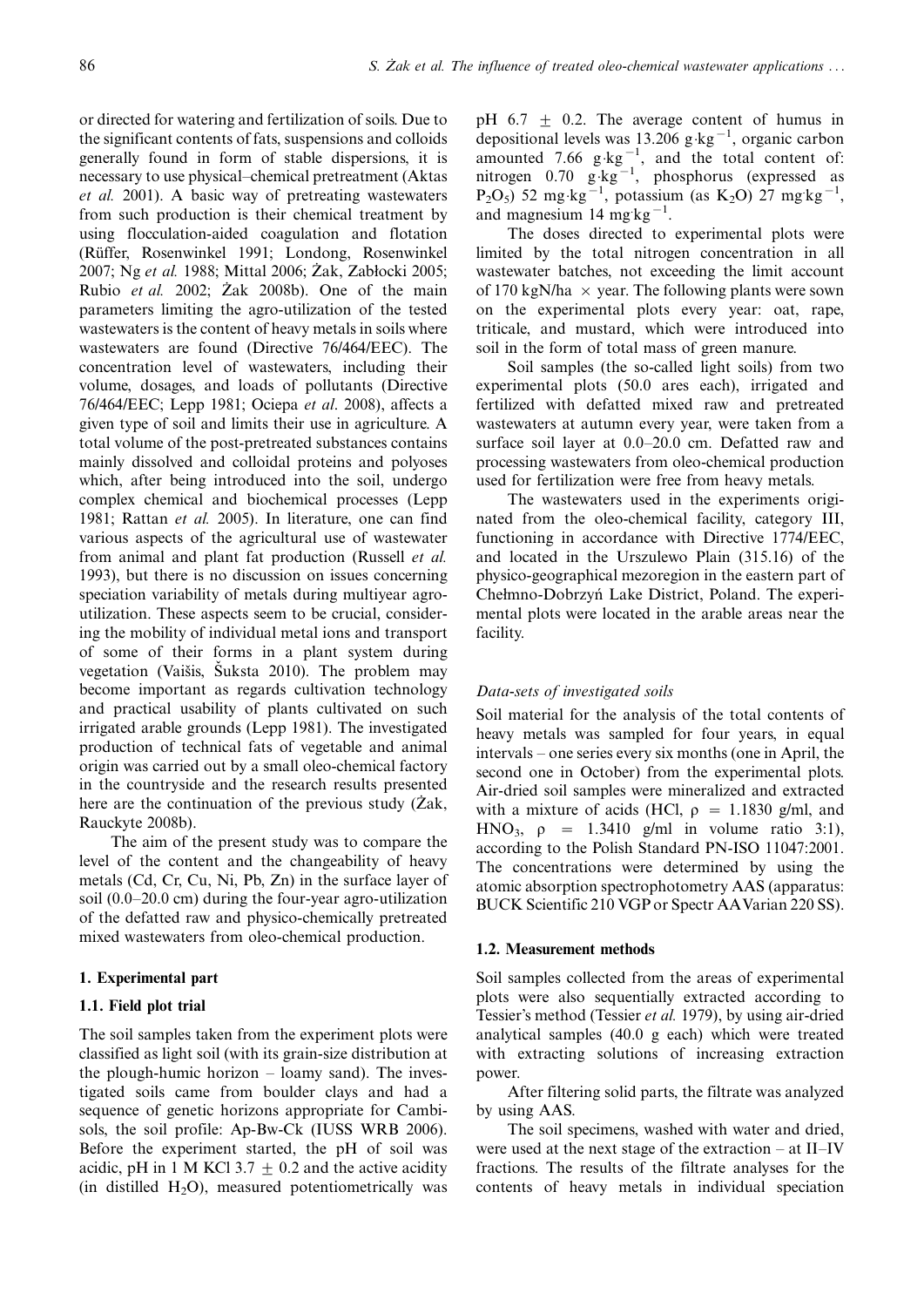fractions during four experimental years are presented in Figures  $2-7$ .

## 1.3. Experimental technological equipment

Figure 1 presents a simplified flowchart of a physicochemical treatment system where the pretreatment of mixed wastewaters from the tested oleo-chemical production was carried out ( $\overline{Zak}$ , Rauckyte 2008b).

Post-processing wastewaters from the vegetable (CW1) and animal (CW2) fat plant were directed into a preliminary chamber of wastewater equalization, volume 5.0  $\text{m}^3$ , equipped with a bypass (1.1), and after that the averaged wastewater was pumped into an aerated chamber (1.3), volume 50.0  $m<sup>3</sup>$  (the first stage of pretreatment), equipped with fatty flotate skimmer (1.6).

Then, hydrogen peroxide was introduced from the station (12) into the chamber in doses  $150.0-175.0$  gH<sub>2</sub>O<sub>2</sub> per m3 of wastewater mixed with this agent in a preliminary pipe reactor (2).

The second, chemical stage of pretreatment was conducted in a batch reactor (4) equipped with a vertical gate agitator (4.1) and a circulating mixing set

with a pipe reactor (3) where lime milk was introduced from station (11) in dose of 1.25–1.50 kg CaO/m<sup>3</sup> of the defatted mixed wastewaters and finally enhanced by flocculation with 0.3% solution of Praestol 859 BC Stockhausen added from station (10) in dose 50.0 g of pure agent per  $m<sup>3</sup>$  of wastewater.

The process was additionally enhanced by dissolved air flotation (DAF) (saturation station (5)) (saturation time: 10.0 min, saturation pressure: 500 kPa, pretreated wastewater recirculation at 20%) aided by oxidation with hydrogen peroxide added from station (12) in dose of 250.0 gH<sub>2</sub>O<sub>2</sub>/m<sup>3</sup> of wastewaters. After oxidation and separation of phases, a flotate was directed into an additional tank for thickening (7), and then into a frame filter press in order to be dewatered (8), and the obtained filtrate was recirculated periodically to the aerated tank (1.3).

# 1.4. Wastewater

Wastewater parameters were determined according to the following standards: reaction/acidity  $(pH)$  – PN-90/C-04540/01, total nitrogen  $(TN) - PN-73/C-$ 04576/12, total phosphorus (TP) - PN-EN 1189-2000,



Fig. 1. Flowchart of the experimental installation; CW1 and CW2 – raw wastewaters from vegetable and animal fat production plants; PW – pretreated mixed wastewater;  $1 - two$ -chamber storage-average tank for raw wastewater; 1.1 – preliminary averaging chamber with bypass;  $1.2$  - bypass pump;  $1.3$  - aerated preliminary chamber;  $1.4$  - set of aerating diffusers; 1.5 – compressor; 1.6 – flotate skimmer; 1.7 – pump for thickened fatty flotate; 2 – preliminary pipe reactor;  $3 - 2n$ d stage pretreatment pipe reactor;  $4 -$  batch process reactor;  $4.1 -$  gate agitator;  $4.2 -$  wastewater circulation pump;  $4.3 -$ sludge pump; 5 - saturation station for pretreated wastewater; 6 - compressor; 7 - sludge thickening tank; 8 - frame filter press; 9 – pretreated wastewater tank;  $9.1$  – wastewater tank;  $10$  – flocculant preparation and metering unit;  $10.1$  – flocculant pump;  $11 - CaO$  storage bunker;  $11.1 - m$ ilk of lime preparation unit;  $11.2 - pump$  for milk of lime;  $12 - perhaps$  perhydrol unit; 12.1 and 12.2 – perhydrol pumps;  $M$  – mixer drive unit with gear-motor; A, B and C – wastewater sampling points for analyses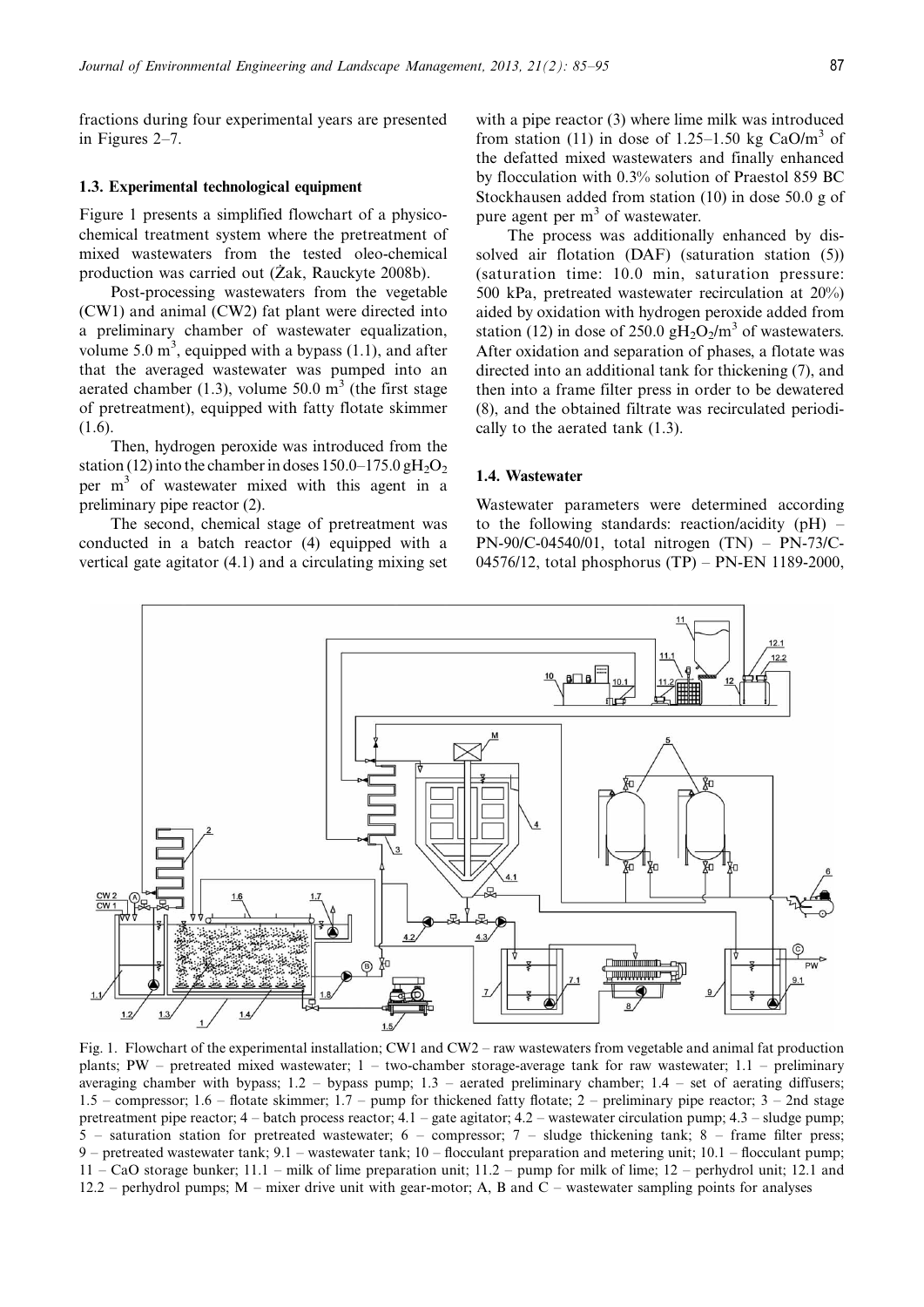potassium (K) by using AAS (equipment: BUCK Scientific 210 VGP and Spectr AA Varian 220 SS) – PN-ISO 9964-1:1994, ether extract (EE) - PN-86/C-04573/01, total suspended solids (TSS) – PN-EN 872:2002, chemical oxygen demand determined by dichromate method (COD) - PN-ISO 15705:2005, biological oxygen demand  $(BOD<sub>n</sub>)$  – PN-EN 1899-1-2002. The COD parameter concerning the pretreated wastewaters was corrected by deducting the amount connected with hydrogen peroxide, according to the relationship  $\text{COD}_r = \text{COD}_p - f \times d$  (COD<sub>r</sub> – corrected by subtracting the fraction of hydrogen peroxide, the concentration of which (d) was determined iodometrically,  $f = 0.25$  – literature correction factor (Talinli, Anderson 1992;  $\text{Zak } 2008a$ ),  $\text{COD}_{p}$  – measured).

During the experiment, basic parameters for mixed raw wastewaters ranged as follows  $(Zak, Rauckyte)$ 2008b): reaction (pH)  $3.9-5.0$ ; total nitrogen (TN) 175.3–720.9 mg/l; total phosphorus (TP)  $60.7-220.8$  mg/l; potassium  $(K)$  149.4–606.2 mg/l; ether extract  $(EE)$ 703.3–5999.0 mg/l; total suspended solids (TSS) 477.3– 2530.0 mg/l; chemical oxygen demand (COD) 3348.9 10201.6 mgO $_2$ /l; and biochemical oxygen demand  $(BOD<sub>5</sub>)$  905.8–4593.9 mgO<sub>2</sub>/l.

During the experiment, after the second physicochemical stage, the pretreated wastewaters, achieved the following values of basic parameters  $(Zak, Rauckyte)$ 2008b): reaction (pH)  $8.4-9.3$ ; total nitrogen (TN) 88.8–170.7 mg/l; total phosphorus (TP) 11.3–40.8 mg/l; potassium (K)  $66.9-483.7$  mg/l; ether extract (EE)  $3.7-27.3$  mg/l; total suspended solids (TSS) 18.9-42.7 mg/l; chemical oxygen demand (corrected  $\text{COD}_{r}$ , for  $f = 0.25$  (Talinli, Anderson 1992;  $\overline{Z}$ ak 2008a)) 809.6–4405.7 mgO<sub>2</sub>/l, biochemical oxygen demand  $(BOD<sub>5</sub>)$  467.9-2067.8 mgO<sub>2</sub>/l.

#### 2. Results and discussion

To compare analytical results concerning the heavy metals content, the area of the experiment plots was irrigated and fertilized separately by mixed raw wastewaters after their defatting and by pretreated ones. In the literature, numerous reports can be found on agroutilization of wastewaters from animal or vegetable fats production, including changes in the total content of heavy metals induced by agro-utilization (Lepp 1981; Rattan et al. 2005; Russell et al. 1993; Zak, Rauckyte 2008a, b; Lassat 2002; Rauckyte et al. 2008; Manz et al. 1999; Paredes et al. 1986, 1987; Tardioli et al. 1997).

However, there are no reports concerning changeability in the individual fractional fields during the multi-year research on fertilization and irrigation of soils with such wastewaters. This problem seems to be particularly interesting because the total content of heavy metals does not show transformations which take place with their participation or the components

of wastewater load (or possible products of their metabolism in soil) during a multi-year supply of those substances into soil. In that case, mean daily volumes of wastewaters from individual processing lines were as follows: from the production of vegetable originated fatty acids,  $5.5-10.0$  m<sup>3</sup>/day, and from the production of technical greases of animal origin by using the ''wet method," 7.5–12.0 m<sup>3</sup>/day (Rauckyte et al. 2008; Żak, Rauckyte 2008a). Collecting raw wastewaters in the storage-equalizing tank aimed at stabilizing the contents (1), regulating the ratio of N:P:K, cooling (the temperature of raw wastewaters directly from the production was not less than 80  $\degree$ C) and defattening by induced air flotation (IAF).

Hydrogen peroxide added at this stage significantly stopped microbiological reduction processes, which substantially stabilized the process of fat separation. The oxidizer introduced in dosage 150.0 175.0  $gH_2O_2/m^3$  ceased the processes revealing characteristic thickening of waste volume, which was a result of biochemical transformations leading to evolving gaseous products,  $CO<sub>2</sub>$  in particular (Krause 1982). Hydrogen peroxide is characterized by wellknown bactericidal and fungicidal properties, considerably limiting or eliminating undesirable biological processes and increasing biological stability of the pretreated wastewaters (Krause 1982).

An advantageous effect of hydrogen peroxide on the process of the destruction of protein-fats stable colloids was stated and, at the same time, elimination of fats by their flotating separation efficiently increased (efficiency 97-99%). Additionally, oxygen liberating during hydrogen peroxide auto-decomposition  $(H_2O_2 \rightarrow O_2 + 2H^+ + 2e^-)$  considerably improved the process of impurities flotation by forming gaseous micro-bubbles that intensified the process of floating fatty contaminations.

The second-stage installation worked at the maximum output of  $20.0 \text{ m}^3/\text{day}$ . The analyses of soil specimens showed that concentrations of individual metals were at the level of natural background of the tested soils. Slight fluctuations observed in metal concentrations in soil surfaces of the experimental plots were rather a result of vegetation processes of the sown plants. No effect of wastewater dosage on the level of the observed contents of heavy metals was found. The total content of metals did not vary during the experiment and was in accordance with a multinomial equation type  $C_M(t) = at^2 + bt + c$  (where  $C_M$  – total concentration of analyzed metal, determined by the AAS method, and the parameter t means time of the experiment in monthly units)  $(Zak,$ Rauckyte 2008b).

The registered concentration of cadmium did not exceed 1.0 mg/kg d.m., ranging within the scope predicted for light soils, 1.0 mg/kg d.m. (Directive 76/ 464/EEC). Contents of total chromium, nickel, copper,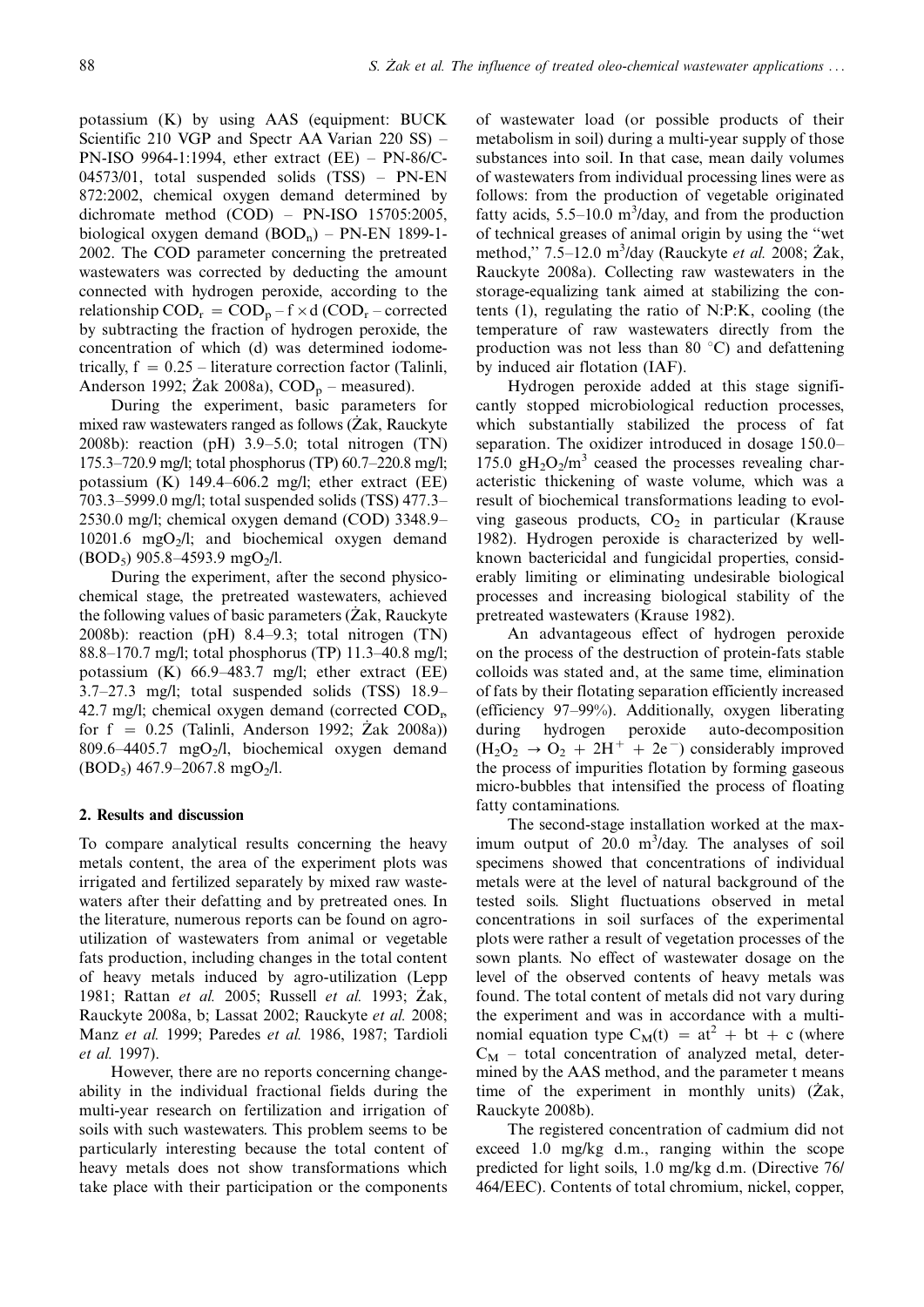lead, and zinc in the analyzed soil specimens varied respectively:  $13.0 \pm 0.8$ ,  $9.2 \pm 1.3$ ,  $11.6 \pm 1.9$ ,  $10.9 \pm 2.1$ , and 49.7  $\pm$  2.7 mg/kg d.m., not exceeding the threshold values predicted for this type of soils (Directive 76/464/EEC).

Despite using pretreated wastewaters of  $pH = 7.8-8.8$  in the four-year field experiment, no significant change was found in the experimental plots because the level of this parameter was within pH  $\approx$ 6.7  $\pm$  0.2 (pH<sub>KCl</sub> = 3.7  $\pm$  0.2). Thus, this is the reaction level at which ionic forms of metals (M), such as chromium, zinc, copper, lead, show natural preference to form sparingly soluble hydroxide forms of type  $M(OH)_{n(s)}$ . As a result, the content of fraction I for all metals registered during the experiment gradually decreased as far as specimens of soils irrigated with the pretreated wastewaters were concerned (Figs  $2-7$ ). Other ingredients (average concentrations of: humus, organic carbon,  $P_2O_5$ ,  $K_2O$ , and magnesium) found in soil samples in that period showed no significant quantitative changes with reference to the values before starting the experiment. However, specimens of soil treated with defatted raw wastewater were acidified from the initial level of pH<sub>0</sub>  $\approx$  6.7  $\pm$  0.3 (pH<sub>KCl</sub> $\approx$ 3.7  $\pm$  0.3) up to the final value pH<sub>K</sub> $\approx$ 5.9  $\pm$  0.4 (pH<sub>KCl</sub>  $\approx$  3.1  $\pm$  0.4) (the plot was not limed, and the raw wastewaters, after their defatting, had the reaction pH  $\approx$  3.9–5.0). Such soil components as P<sub>2</sub>O<sub>5</sub>, K<sub>2</sub>O, and Mg did not reveal any significant quantitative changes during the experiment with reference to the values before the experiment. But in the case of humus, after the second year of the experiment a decreasing trend was observed (on average by 3.1% after the second year, 4.3% after the third year, and 4.9% after the fourth year). In the case of nitrogen, the increasing trend was noticed after one year in soil samples from the starting level ratio C:N  $-$  10.9 to 9.8 after four years of the experiment.

It induced an increase in the content of an exchangeable fraction for each metal (Figs 2–4, 6 and 7), excluding copper (Fig. 5), for which no quantitative amounts were registered during the experiment (Fig. 5).

This may be explained by appearance of such conditions that enabled metals to release soluble forms, probably aquacomplexes:  $[M(H_2O)]^{+m}$  as well as organic products of soil transformations, especially low-molecular weight acids during vegetation periods (e.g. from micro- and myco-logical soil transformations of poly- or oligosaccharides, e.g. glycogen supplied with wastewaters). This group may include both complex systems of type  $[M(R)]^{+m+n}$  (where R – organic ligand, e.g. products of hydrolysis of polysaccharides: monoses or dextrins; products of soil metabolism: low-molecular weight acids, polyacids, low-molecular weight products of condensation, etc., both m and  $n -$  loads of metal, its organic ligand) and



Fig. 2. Changes in the fractional content of cadmium (Cd) in the surface layer of soil from the experimental plots irrigated and fertilized with mixed wastewaters from an oleo-chemical factory – defatted raw (solid line of the trend  $-$  y<sub>c</sub>) and pretreated (broken line of the trend  $-y_p$ ) (C<sub>0(Cd)</sub>  $-0.6 \pm 0.2$ mg/kg d.m.). Individual fractions are given in diagrams: (a) fraction  $I$  – exchanged, (b) fraction  $II$  – carbonate, (c) fraction III - connected with hydrated oxides of manganese and iron, (d) fraction  $IV -$  organic,e) fraction  $V -$  the residual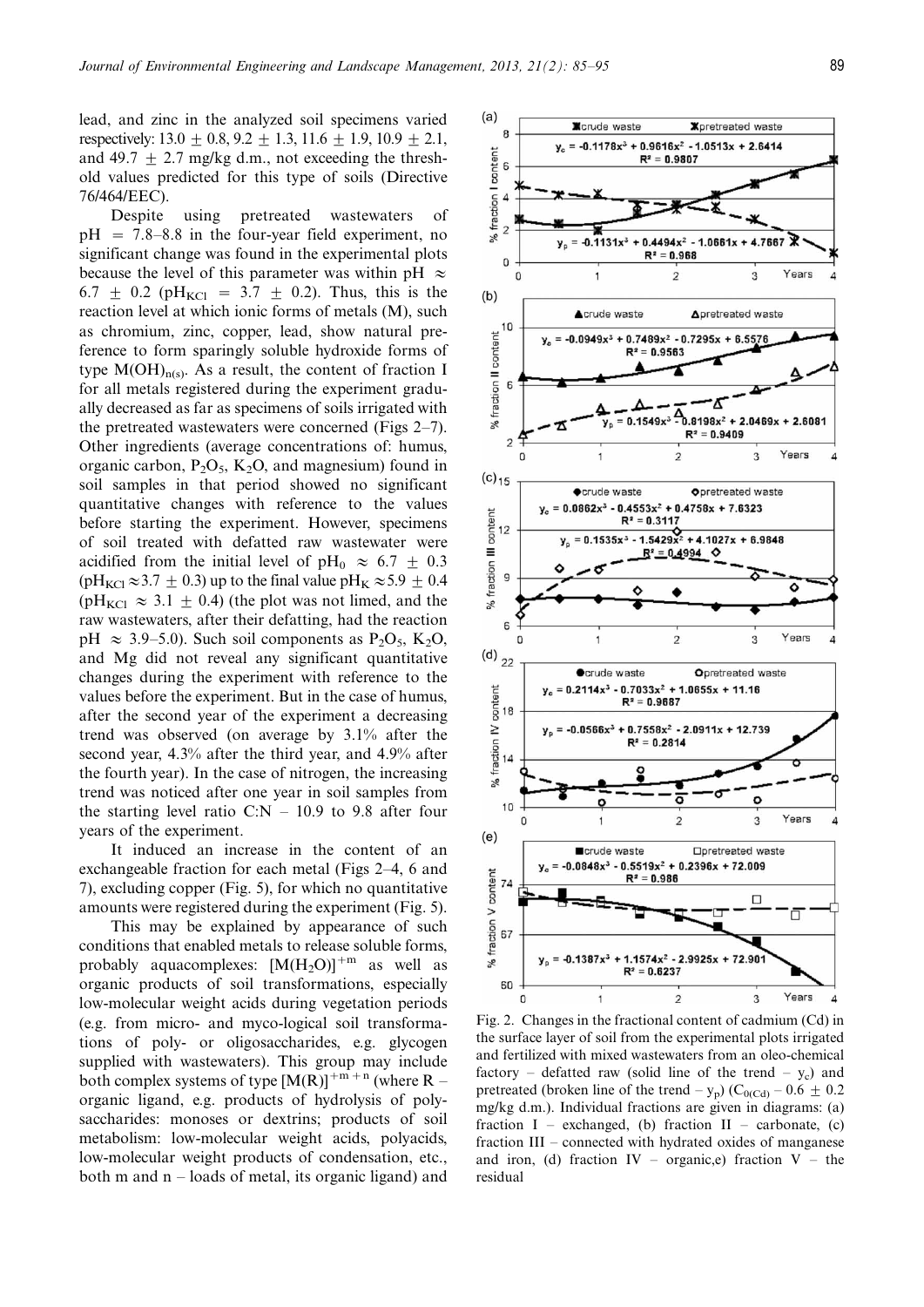

Fig. 3. Changes in the fractional content of chromium (Cr) in the surface layer of soil from the experimental plots irrigated and fertilized with mixed wastewaters from an oleochemical factory – defatted raw (solid line of the trend  $-y_c$ ) and pretreated (broken line of the trend  $-$  y<sub>p</sub>) (C<sub>0(Cr)</sub> 13.0  $\pm$  0.6 mg/kg d.m.). Individual fractions are given in diagrams: (a) fraction  $I$  – exchanged, (b) fraction  $II$  – carbonate, (c) fraction  $III$  – connected with hydrated oxides of manganese and iron, (d) fraction  $IV -$  organic, (e) fraction  $V -$  the residual



Fig. 4. Changes in the fractional content of nickel (Ni) in the surface layer of soil from the experimental plots irrigated and fertilized with mixed wastewaters from an oleo-chemical factory - defatted raw (solid line of the trend  $-$  y<sub>c</sub>) and pretreated (broken line of the trend  $-y_p$ ) (C<sub>0(Ni)</sub>  $-9.3 \pm 0.6$ mg/kg d.m.). Individual fractions are given in diagrams: (a) fraction  $I$  – exchanged, (b) fraction  $II$  – carbonate, (c) fraction III – connected with hydrated oxides of manganese and iron, (d) fraction IV – organic, (e) fraction V – the residual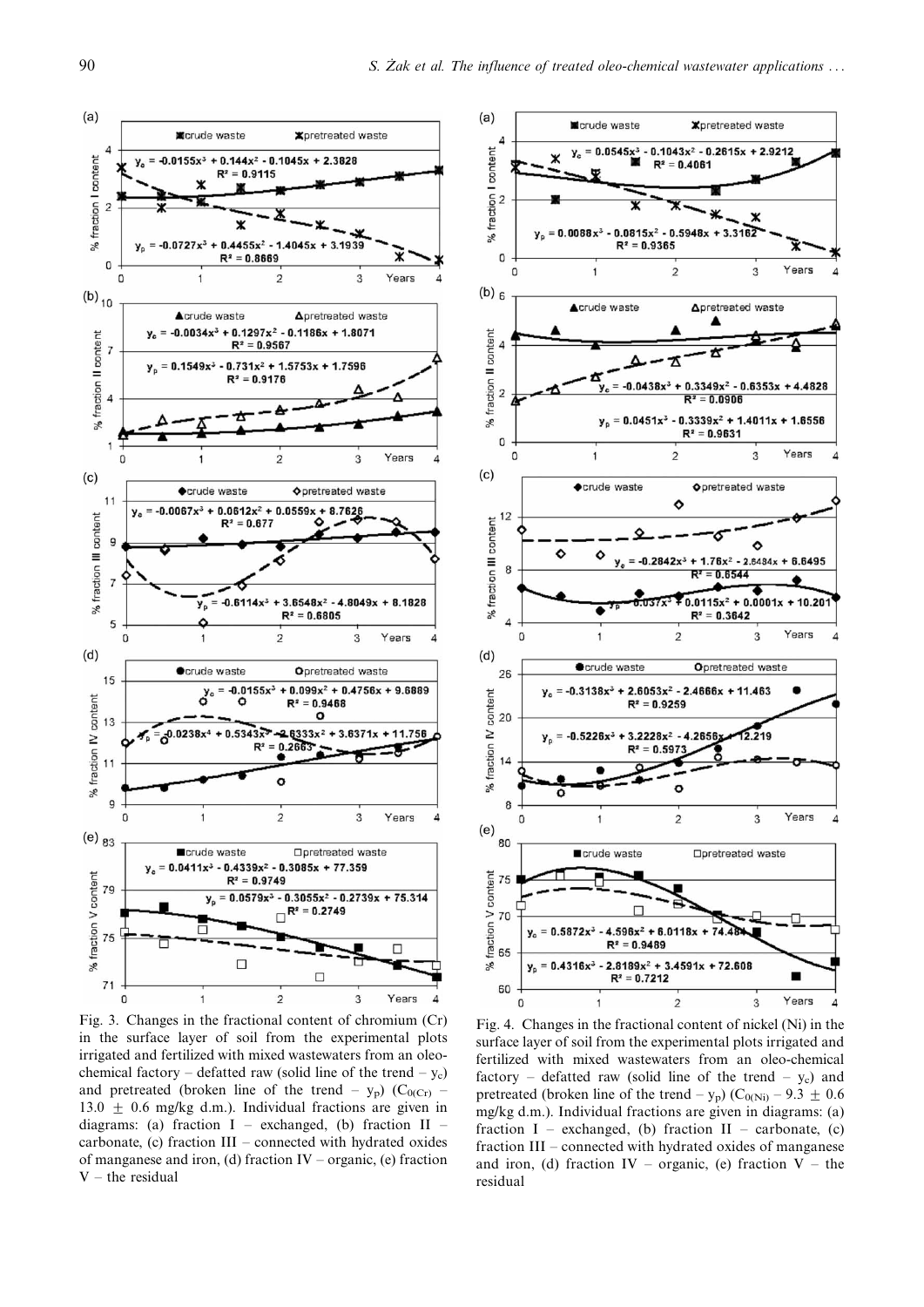

Fig. 5. Changes in the fractional content of copper (Cu) in the surface layer of soil from the experimental plots irrigated and fertilized with mixed wastewaters from an oleo-chemical factory – defatted raw (solid line of the trend  $-$  y<sub>c</sub>) and pretreated (broken line of the trend  $-y_p$ ) (C<sub>0(Cu)</sub> – 11.6  $\pm$  0.8 mg/kg d.m.). Individual fractions are given in diagrams: (a) fraction I – exchanged, (b) fraction II – carbonate, (c) fraction  $III$  – connected with hydrated oxides of manganese and iron, (d) fraction IV – organic, (e) fraction V – the residual



Fig. 6. Changes in the fractional content of lead (Pb) in the surface layer of soil from the experimental plots irrigated and fertilized with mixed wastewaters from an oleo-chemical factory – defatted raw (solid line of the trend  $-$  y<sub>c</sub>) and pretreated (broken line of the trend  $-y_p$ ) (C<sub>0(Pb)</sub>  $-10.9 \pm 1.2$ mg/kg d.m.). Individual fractions are given in diagrams: (a) fraction I – exchanged, (b) fraction II – carbonate, (c) fraction  $III$  – connected with hydrated oxides of manganese and iron, (d) fraction IV – organic, (e) fraction V – the residual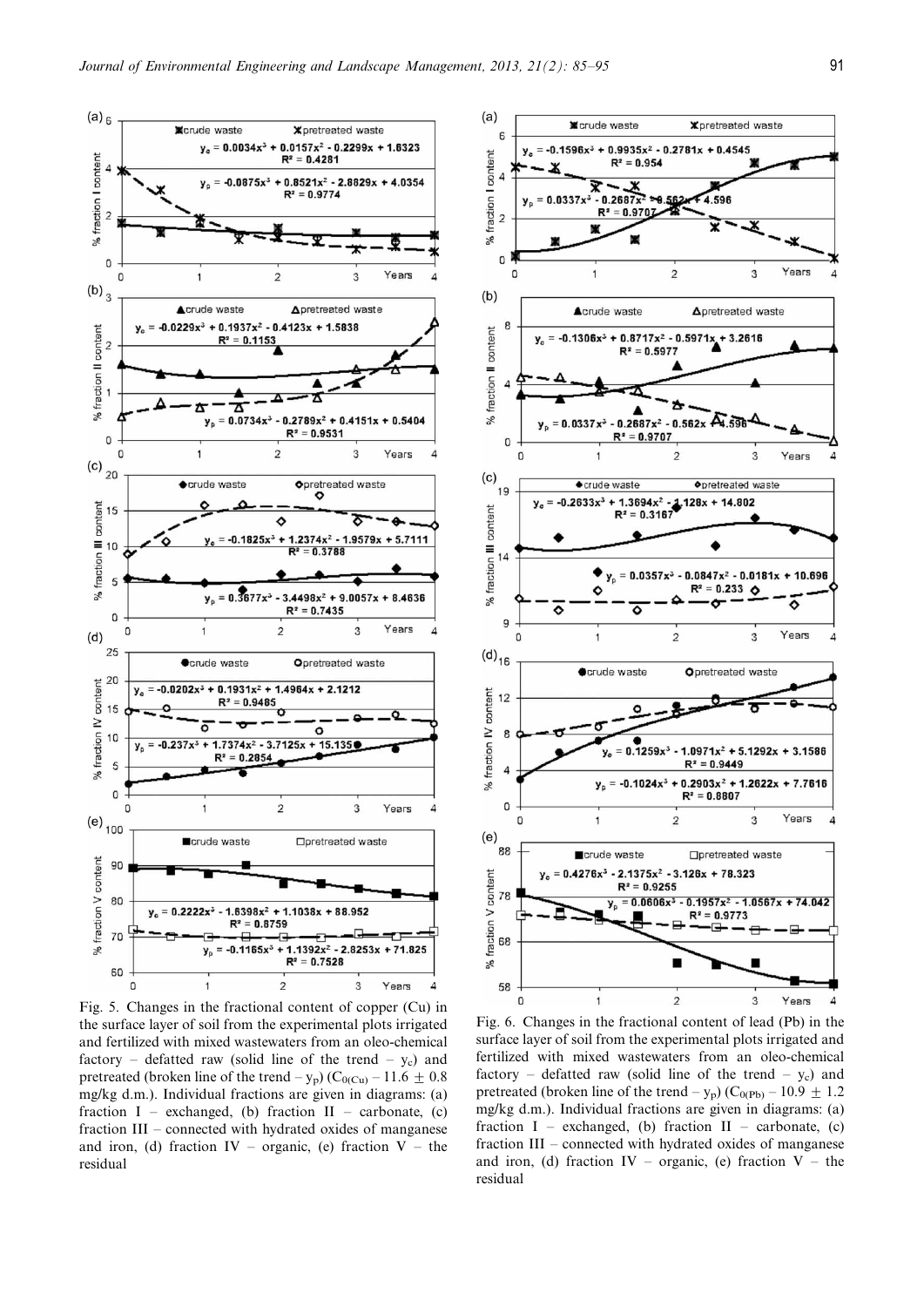

Fig. 7. Changes in the fractional content of zinc (Zn) in the surface layer of soil from the experimental plots irrigated and fertilized with mixed wastewaters from an oleo-chemical factory – defatted raw (solid line of the trend  $-$  y<sub>c</sub>) and pretreated (broken line of the trend  $-y_p$ ) (C<sub>0(Zn)</sub> – 49.7  $\pm$  1.6 mg/kg d.m.). Individual fractions are given in diagrams: (a) fraction  $I$  – exchanged, (b) fraction  $II$  – carbonate, (c) fraction  $III$  – connected with hydrated oxides of manganese and iron, (d) fraction IV – organic, (e) fraction V – the residual

other organic, noncoordination soluble forms. The formation of metallo-organic bonds is justified by a permanent supply of organic substances to soil, inducing increased transformations of these substances and their products of decay, especially during vegetation. Thus, for soil treated with defatted raw wastewaters but not limed, an increase in cation-exchange capacity is observed.

This parameter and its unsteadiness strictly depend on the reaction value (pH) of the tested soil environment (Lepp 1981; Rattan et al. 2005; Lassat 2002). In the case of fraction II, connected with carbonate forms of metal compounds, an increase in concentrations of these forms of metals in specimens of soils treated with defatted raw wastewaters for cadmium, chromium, and lead was found (Figs 2, 3, and 6). For nickel and copper (Figs 4 and 5), no significant changes were observed and the zinc concentration decreased (Fig. 7). But for specimens irrigated with pretreated wastewaters, an obvious increase in the content of this fraction for metals was found (Figs  $2-5$  and 7), with the exception of lead (Fig. 6). The solubility products for carbonates of the tested heavy metals ( $\text{MCO}_{3(s)}$ ) were at low level (below 1.0•10<sup>-10</sup>), which means that such forms are naturally preferred under circumstances of the registered minimal variations in soil reaction (pH). With many diverse factors that affect the properties of a given type of soil, the introduction of the alien substances must result in essential changes in chemical, biochemical, and biological mechanisms (Lepp 1981; Manz *et al.* 1999). This also happens while introducing wastewaters from the tested oleo-chemical production or with a real structural probability of a new substrate to intensify established soil-forming processes (Paredes et al. 1986, 1987; Tardioli et al. 1997). Wastewaters, especially the pretreated ones, contain additionally mineral salts – ions of calcium (e.g. in a form of  $Ca^{2+}$ •aq, CaOH<sup>+</sup> or pairs of ions: Ca<sup>2+</sup>  $\cdot$ CO<sub>3</sub><sup>-</sup> and Ca<sup>2+</sup> $\cdot$ HCO<sub>3</sub><sup>-</sup>) which show a definite reactivity in relation to soil components by changing to some degree macroscopic properties and decide about buffer capacity (Tashtoush et al. 2004; Rüffer, Rosenwinkel 1991). With the significant participation of chemical and biological reactions which mineralise some organic wastes introduced to soil (where  $CO<sub>2</sub>$  is a final product of those transformations), the stability of soil reaction (pH) or its lack may also be a result of buffer capacity of the carbonate-hydrogencarbonate system. A system of equilibrium reactions:  $CO_{2(g)} \leftrightarrow CO_{2(aq)} + H_2O \leftrightarrow$  $\text{H}_2\text{CO}_{3(aq)} \leftrightarrow \text{H}^+_{(aq)} + \text{HCO}_3^-_{(aq)} \leftrightarrow \text{H}^+_{(aq)} + \text{CO}_{3(aq)}^{2-}$ essentially stabilizes and prefers the type of transformations defined by energy (Lassat 2002).

In the case of fraction III (related to hydrated forms of manganese and iron oxides), a high stability was stated for soil specimens irrigated with the defatted raw wastewaters. It is understood as a permanent trend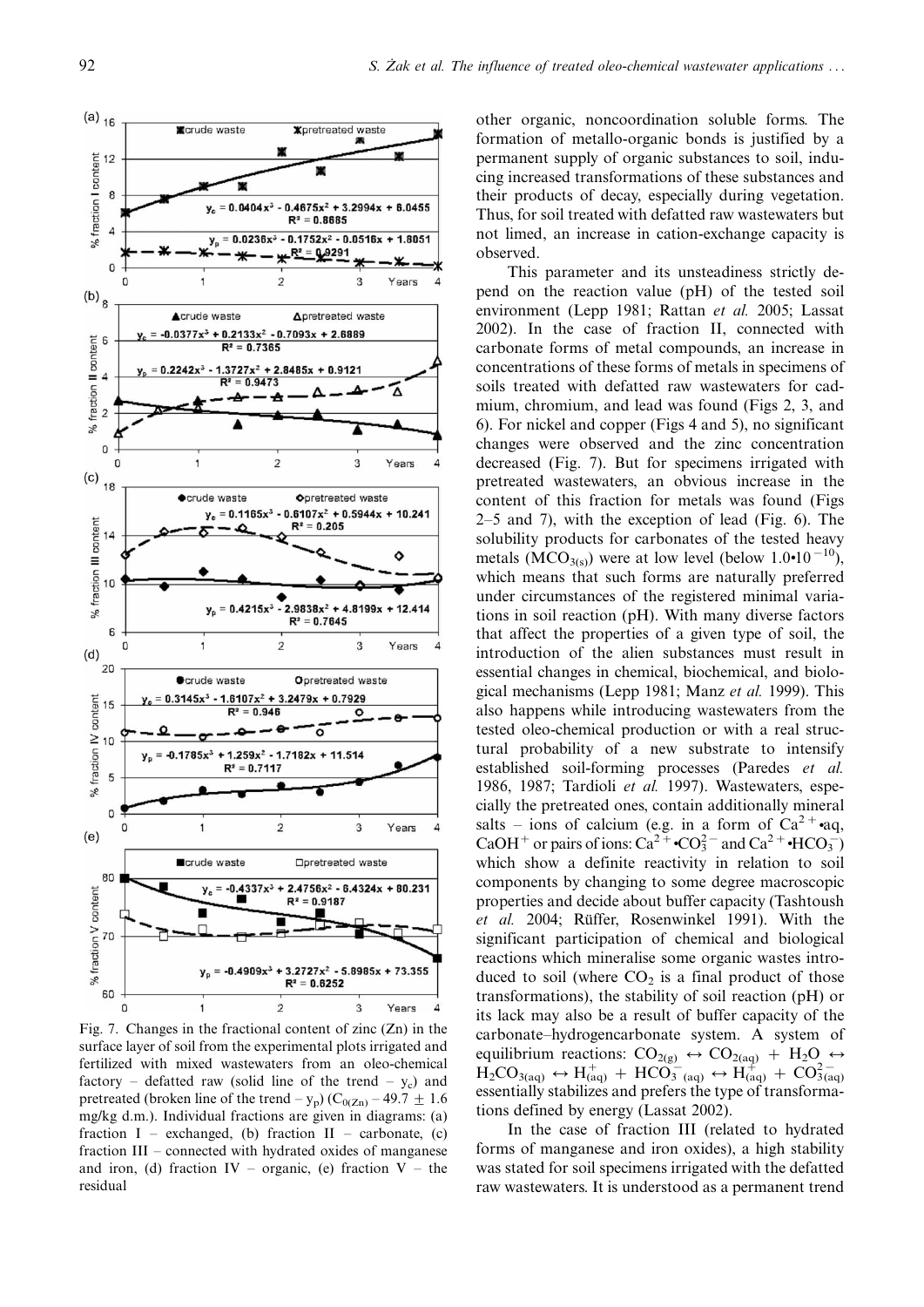to keep the content similar to the value of natural background for all metals tested during the experiment.

That means that the content of the substances in the wastewaters does not affect total changes in concentrations of this fractional group. As regards soil specimens irrigated with pretreated wastewaters, no statistical trends suggesting definite transformations were registered. It shows high contents instability of this fraction. It may be a result of content variability or the reaction courses of diverse vegetation processes of plants cultivated on the experimental plots. The participation of speciation forms of metals in soil as a multi-phase poly-dispersion system depends on several factors such as minerals forming a solid phase, the content and composition of organic matter, a volume of soil water, contents of soluble substances in soil water, a form and flow of soil water, local climate, diversity of microorganisms, the level of energy processes, etc. (Lepp 1981; Rattan et al. 2005; Manz et al. 1999). Legal environmental rules state that only toxic chemical components present in wastewaters are limited by norms, but the volume of water is not included into any legal restrictions; this factor has a significant effect on the dynamics of transformations and transport in soil, especially for outer substances introduced with pollution load. Introducing a new batch of organic-mineral substances with a considerable amount of water may lead to soil transformations and may change the content of speciation forms of metals, especially when wastewaters are used for a long time in agricultural production  $(Zak 2005)$ . Defatted raw, pretreated processing wastewaters from oleochemical plant generally contain low-weight molecular substances of vegetable origin (e.g. lecithins, glicerols, proteins, aldehydes, ketones, lactones, sterols, tocopherols) or of animal origin (e.g. amino acids, products of protein degradation, mono- and oligosaccharides) (Rüffer, Rosenwinkel 1991; Rack 2007).

The obtained results suggest that the substances have no influence on the content of fraction III, which should be recognized as a desired effect of agroutilization on soil quality. A clear increase in contents of fraction IV for each tested metal was found in the analyzed specimens of soils irrigated with defatted raw wastewaters.

The growth was registered at the following level for the individual metals: cadmium (Cd) ca 50%, chromium (Cr) ca 20%, nickel (Ni) ca 260%, copper (Cu) ca 500%, lead (Pb) ca 470%, and zinc  $(Zn)$  ca  $350\%$  (Figs 2–7). The increase in concentration of fraction IV varies for the individual metals and depends on a pure specificity of individual elements, on the properties of organic components introduced into soil with wastewaters (basic-acidic properties, condensation susceptibility, donor-acceptor properties, humification susceptibility, etc.) and also on the

products of their bioconversions. Undoubtedly, the dynamics and characteristics of the humification processes with participation of outer organic substances introduced with the wastewaters affected such an essential change with reference to the initial conditions. However, the course of changes in concentration of this fraction for specimens of soil irrigated with the pretreated wastewaters shaped differently. No increase in the content of this fraction for cadmium, nickel, copper, and zinc was observed (Figs 2, 4, 5, and 7). For lead, the concentration of this fraction (IV) increased by  $30-40\%$  (Fig. 6) and for chromium the dispersion of the results was so large that it was impossible to interpret them explicitly and reliably (Fig. 3).

The results show good efficiency of physicochemical pretreatment which eliminates organic matter that can essentially modify the character of metalloorganic transformations, which is undoubtedly a desirable effect. Analyzing fractional contents in specimens of soil irrigated with wastewaters, the definitely highest percent fraction was registered for each metal in the so-called residual fraction (fraction V). For specimens of soil irrigated with pretreated wastewaters, the content of cadmium and lead was at level of ca  $70\%$ , but for the rest of metals – more than 85%. For fraction V, a residual of specimens of soil irrigated with defatted raw wastewaters, a decrease in the content of each metal was observed in time (Figs  $2-7$ ). The lowest decrease was for chromium, copper, and zinc, approximately  $10-15%$  (Figs 3–5), while for the other metals it shaped at  $20-35%$  (Figs 2, 4, and 6). Fraction V is a group of compounds almost unrecognized both in content and structure, and its properties depend on local soil formation and environmental conditions, which makes a deeper interpretation difficult, basing only on quantitative transformations in time (Lepp 1981).

To sum up, we are able to suggest a thesis that, for specimens of soil irrigated with pretreated wastewaters, the lack of evidence to support a significant change in quantitative relations of the individual fractions resulted from the increase in buffer capacity of the investigated soil for which no significant variation in the reaction was found (excluding periodical minimal pH fluctuation approximately 0.3 of the unit). The parameter of pH is essential for almost all soil chemical and biological transformations. For cadmium, the fact of considerable diversity of the percent participation of fractions in time should also be assessed with respect to the dispersion of the achieved results, taking into account relatively low concentrations of this element in soil (for  $Cd_{(0)} = 0.6 (\pm 0.2)$  mg/ kg d.m.), which affects statistical assessment of the obtained results. Basing on the studies carried out, it was found that the method of agro-utilization of the processing wastewaters from low tonnage oleo-chemical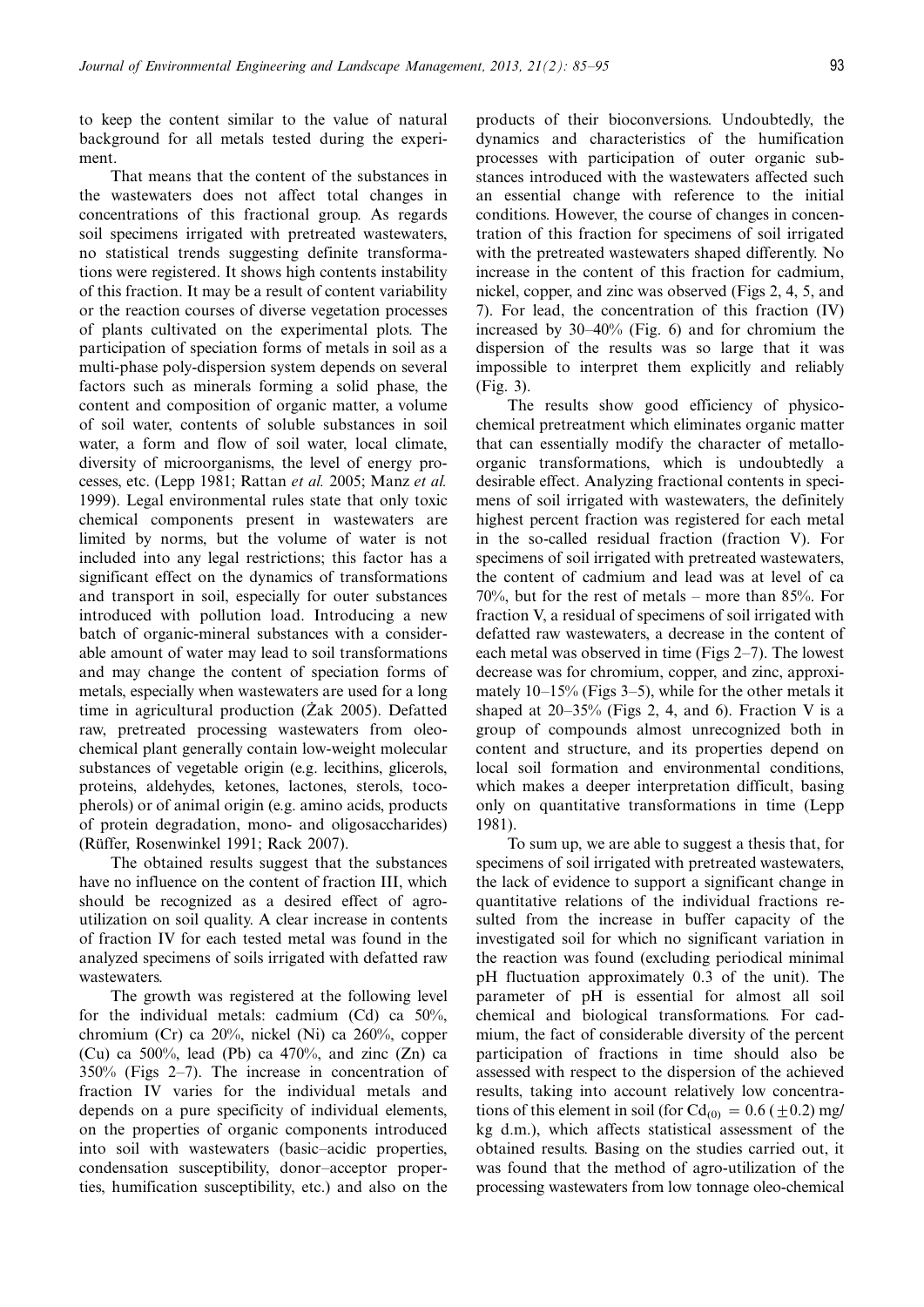production is an effective way of the tested wastes management, not resulting in significant changes in the contents of heavy metals in the irrigated and/or fertilized soils. The research carried out explicitly proved the necessity of pretreating mixed wastewaters from oleo-chemical production by using milk of lime, the application of which regulates advantageously the ratios N:P:K and eliminates poly- and oligostructural substances as well as excessive amounts of soluble forms of phosphorus.

## **Conclusions**

1. The content of mixed effluents from oleochemical industry, both raw and defatted as well as the pretreated physico-chemically, used in the process of their agro-utilization in light soils, does not affect the total content of heavy metals (Cd, Cr, Cu, Ni, Pb, Zn) in the four-year period of irrigation and spreading with these wastewaters.

2. Mixed wastewaters from the oleo-chemical industry, pretreated in a two-stage physico-chemical process (the dispersed air flotation (DAF) and the coagulation combined with the precipitation with lime milk and final flotation enhanced additionally by the oxidation with hydrogen peroxide), disposed to light brown soils, do not induce any significant changes in basic chemical composition of the soils, however they affect the quantitative fluctuations in both elutable and carbonate fractions.

3. The mixed wastewaters from oleo-chemical industry, pretreated only by flotation defatting and directed to their agro-utilization in light Cambisols, induced small changes in chemical composition of these soils during the period of four-year agro-utilization, however, the significant quantitative changes were observed in fractional pools of metals, especially in interchangeable organic, carbonate fractions, and the so-called residuals.

## **References**

- Aikaitė-Stanaitienė, J.; Grigiškis, S.; Levišauskas, D.; Čipinyte, V.; Baškys, E.; Kačkytė, V. 2010. Development of fatty waste composting technology using bacterial preparation with lipolytic activity, Journal of Environmental Engineering and Landscape Management 18(4): 296–305. <http://dx.doi.org/10.3846/jeelm.2010.34>
- Aktas, E. S.; Imre, S.; Ersoy, L. 2001. Characterization and lime treatment of olive mill wastewater, Water Research 35(9): 2336-2340.

[http://dx.doi.org/10.1016/S0043-1354\(00\)00490-5](http://dx.doi.org/10.1016/S0043-1354(00)00490-5)

Angenent, L. T.; Karim, K.; Al-Dahhan, M. H.; Wrenn, B. A.; Domíguez-Espinosa, R. 2004. Production of bioenergy and biochemicals from industrial and agricultural wastewater, Trends in Biotechnology 22(9): 477-485. <http://dx.doi.org/10.1016/j.tibtech.2004.07.001>

Baltrenas, P.; Kvasauskas, M. 2008. Experimental investigation of biogas production using fatty waste, Journal of Environmental Engineering and Landscape Management  $16(4): 178-187.$ 

<http://dx.doi.org/10.3846/1648-6897.2008.16.178-187>

- Commission Regulation (EC) No 92/2005 of 19 January 2005 implementing Regulation (EC) No 1774/2002 of the European Parliament and of the Council as regards means of disposal or uses of animal by-products and amending its Annex VI as regards biogas transformation and processing of rendered fats.
- Directive 76/464/EEC Water pollution by discharges of certain dangerous substances.
- Haas, M. J.; Bloomer, S.; Scott, K. 2000. Simple, highefficiency synthesis of fatty acid methyl esters from soapstock, Journal of American Oil Chemists' Society 77(4): 373-379.
- IUSS Working Group WRB. 2006. World reference base for soil resources 2006. World Soil Resources Reports No. 103. Rome: FAO.
- Krause, A. 1982. Vegetable and animal fats  $-$  their influence on microorganisms in waste water treatment plants, European Journal of Lipid Science and Technology 84(S1): 536-543. <http://dx.doi.org/10.1002/lipi.19820841310>
- Kvasauskas, M.; Baltrenas, P. 2009. Research on anaerobically treated organic waste suitability for soil fertilization, Journal of Environmental Engineering and Landscape Management 17(4): 205-211. <http://dx.doi.org/10.3846/1648-6897.2009.17.205-211>
- Lassat, M. M. 2002. Phytoextraction of toxic metals: a review of biological mechanisms, Journal of Environmental Quality 31(1):  $109-120$ .
- Lepp, N. W. 1981. Effects of heavy metals pollution in plants, in Lepp, N. W. (Ed.). Effects of heavy metals on plant function. London: Applied Science Publishers, 1.111-143.
- Londong, J.; Rosenwinkel, K. H. (Eds.) 2007. Industrial wastewater treatment. 1st ed. Weimer: Bahaus Weimar University Press, 2007; 140-143.
- Manz, M.; Weissflog, L.; Kühne, R.; Schürmann, G. 1999. Ecotoxicological hazard and risk assessment of heavy metal contents in agricultural of central Germany, Ecotoxicology and Environmental Safety 42(2): 191-201. <http://dx.doi.org/10.1006/eesa.1998.1741>
- Meher, L. C.; Sagar, D. V.; Naik, S. N. 2006. Technical aspects of biodiesel production by transesterification  $-$  a review, Renewable and Sustainable Energy Reviews 10(3): 248-268.

<http://dx.doi.org/10.1016/j.rser.2004.09.002>

- Mittal, G. S. 2006. Treatment of wastewater from abattoirs before land application  $-$  a review, *Bioresource* Technology 97(9): 1119-1135. <http://dx.doi.org/10.1016/j.biortech.2004.11.021>
- Ng, W. J.; Goh, A. C. C.; Tay, J. H. 1988. Palm oil mill effluent treatment  $-$  liquid-solid separation with dissolved air flotation, *Biological Wastes*  $25(4)$ :  $257-268$ . [http://dx.doi.org/10.1016/0269-7483\(88\)90087-0](http://dx.doi.org/10.1016/0269-7483(88)90087-0)
- Ociepa, A.; Pruszek, K.; Lach, J.; Ociepa, E. 2008. Influence of long-term cultivation of soils by means of manure and